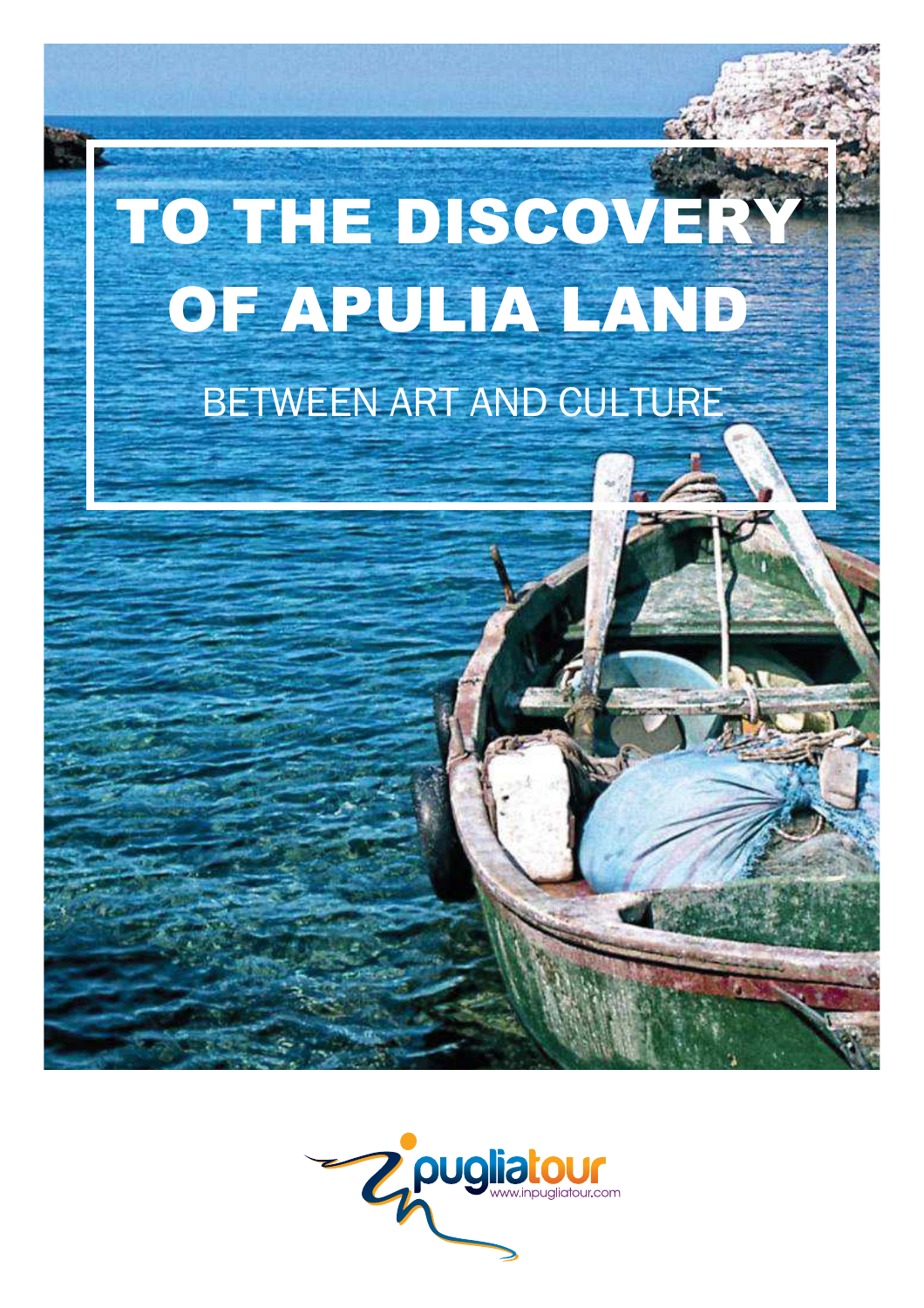Puglia, treasure chest of stories to discover,among the remains of a story that tells of myths,legendary figures and extraordinary figures liveswho loved this land.Puglia magic, restless, wild.Puglia, the land of castles and ancient villages,artists and artisans, musicians and comedians.Puglia to discover, to live,not to be forgotten.

InPugliatour organizes a 5-day touramong the most beautiful cities of Apulia.We will guide you through castles and monuments. We will take you into the exciting discoverystories and traditions, tastes and sounds.

### Day 1 - Welcome to Puglia!

Reception in the afternoon with accommodation and dinner at the hotel and free evening.

# Foggia Z<sub>pugliatour</sub> Bari **Taranto** Brindisi Lecce

### Day 2 – Between flavors and traditions

 Breakfast at the hotel and departure around 9:00 for the White City of Ostuni. Guided tour of the old town, characterized by the white houses that gave the name to the town of Ostuni. Tour and tasting at an oil mill and museum. Return to 13.00 hours in the hotel and lunch. At 15:00 departure to Alberobello, Capital of the Trulli and UNESCO site. Guided tour of the city. At 18:00 return to the hotel. Dinner at 20:00 and free evening.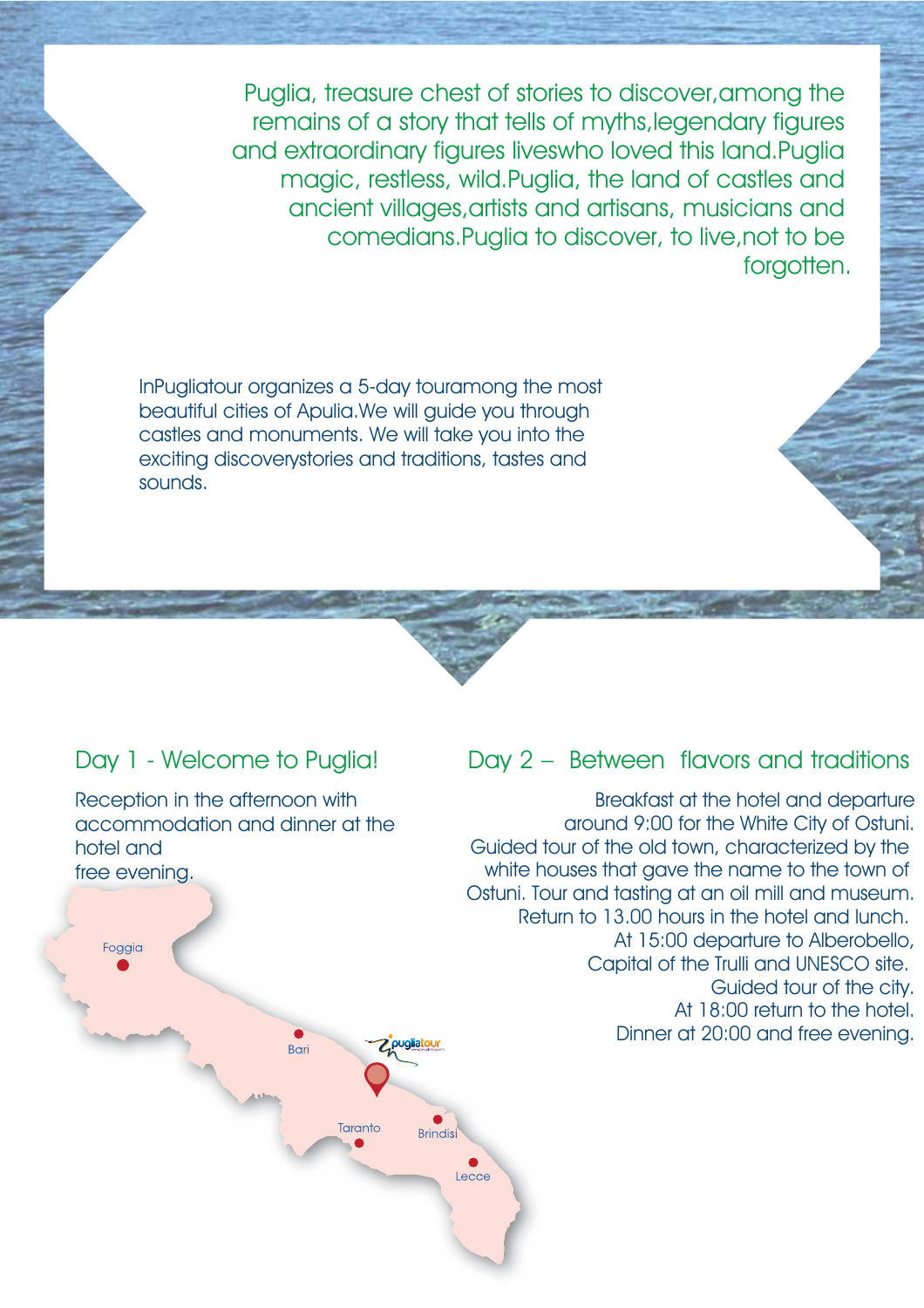

Day 3 - The Imperial Puglia

Breakfast at the hotel and departure around 8:00 for Alta Murgia. Guided tour of the city of Trani, the latter famous for its cathedral.Free lunch. In the afternoon we move to the site UNESCO of Castel del Monte. Guided tour of this mysterious and charming octagonal castle built by the large and enlightened emperor Federico II. Return to hotel and dinner. Free evening.

#### Day 4 - Salento to be discovered

Breakfast at the hotel and departure around 9:00 for the Salento. Guided tour of the city of Lecce, the Apulian Baroque capital, called "Florence of the South". Here the ancient Messapian origins and the remains of Roman domination mingle with the exuberance of the Baroque, giving back views and scenarios from the evocative beauty.

Visit the most important monuments of the city.Free lunch.

In the afternoon we travel to Otranto. Guided city tour. Visit to the Cathedral with the famous mosaic of Pantaleone, the **Byzantine** 

Church of St. Peter and the Aragonese Castle.

Return to hotel and dinner. Free evening.

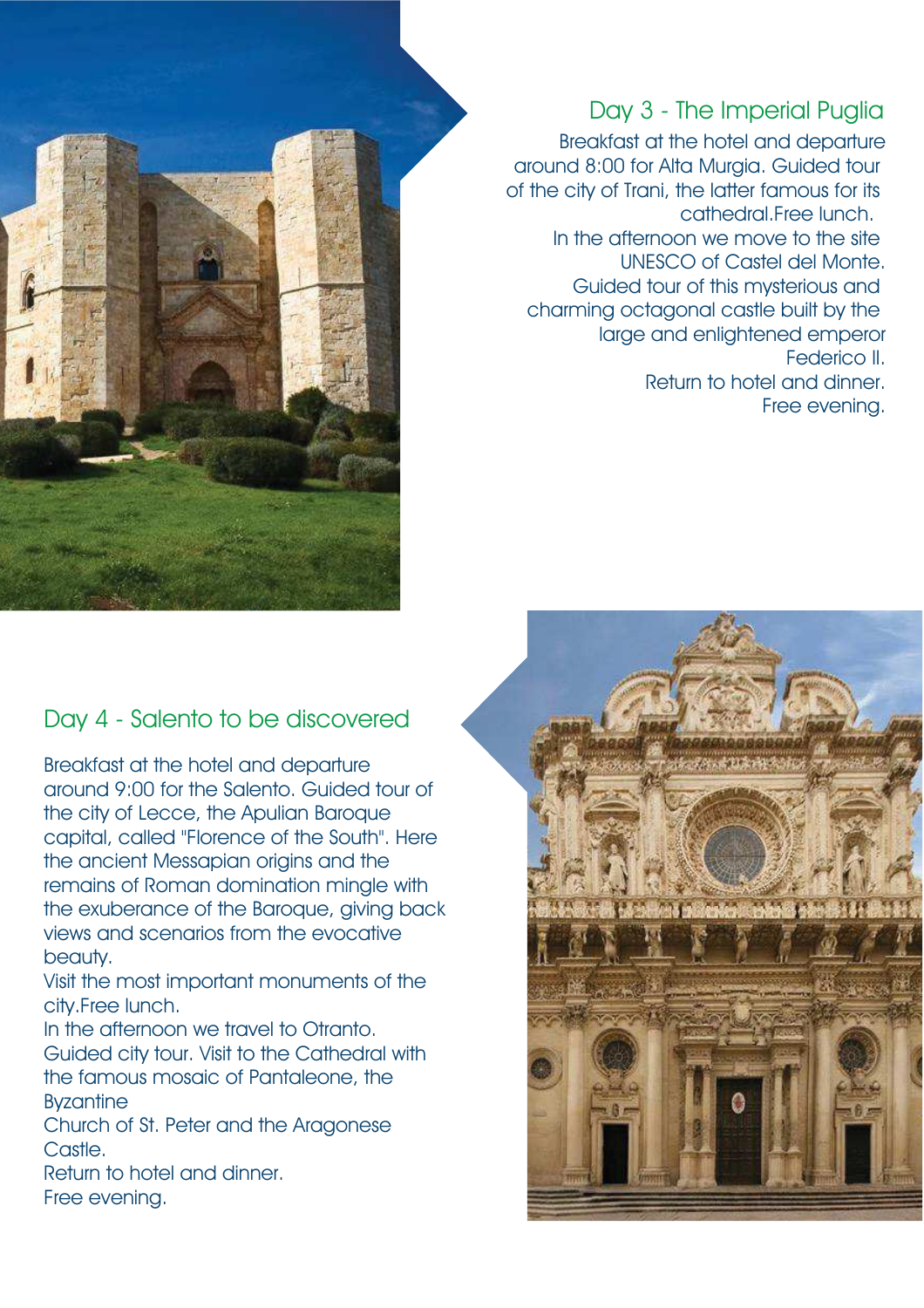## Day 5 - Cisternino and Valle d'Itria

Breakfast at hotel and visit the old town Cisternino. This country in recent years has received many tourism awards both nationally and internationally. lunch at local restaurant. Final farewell and departure in the afternoon